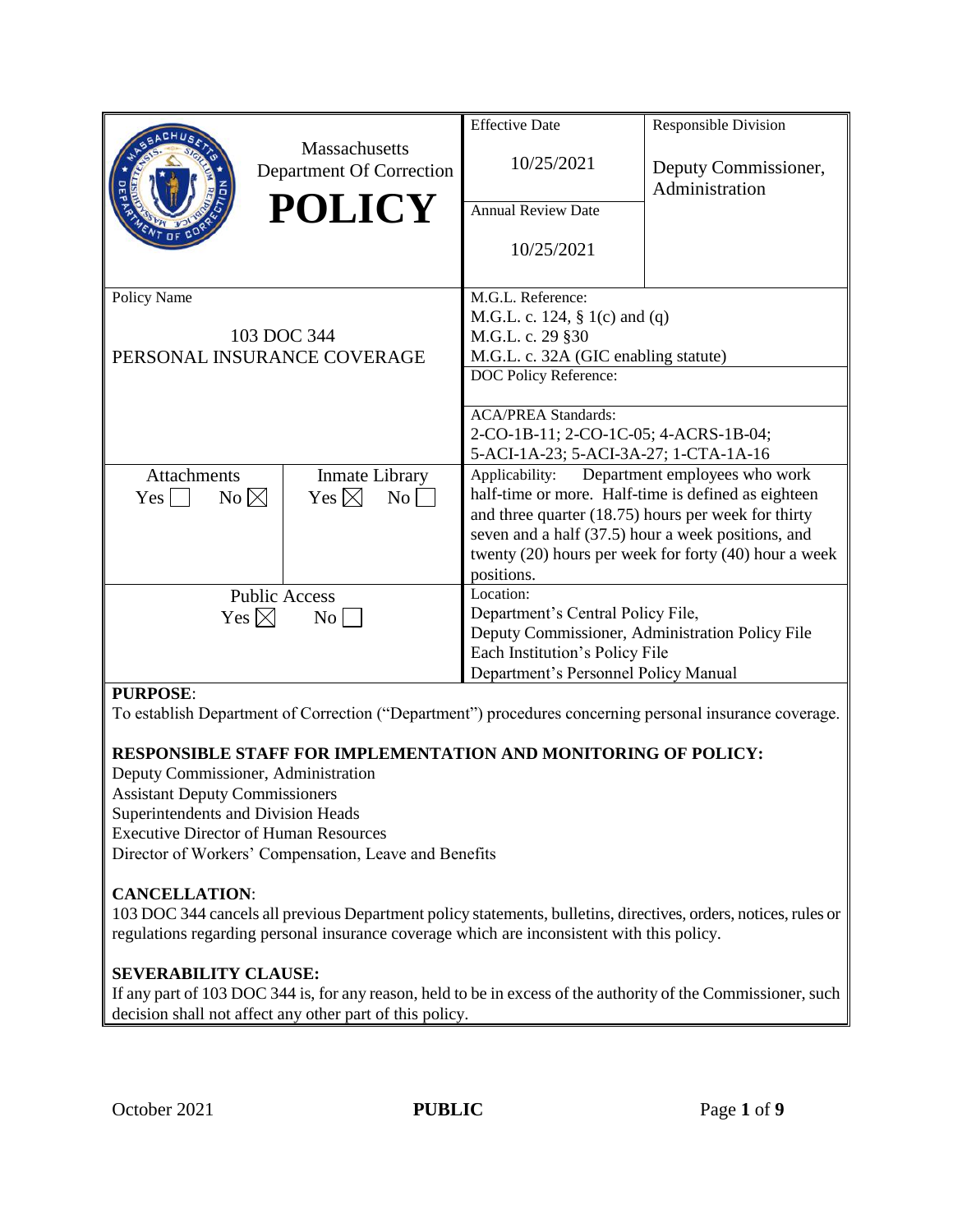# **TABLE OF CONTENTS**

| 344.01 | Definitions                                              | 3 |
|--------|----------------------------------------------------------|---|
| 344.02 | <b>Enrollment Procedures and Coverage Options</b>        | 3 |
| 344.03 | Dental/Vision Care Plan                                  | 6 |
| 344.04 | Long Term Disability Insurance                           | 7 |
| 344.05 | Workers' Compensation                                    | 8 |
| 344.06 | Inmates, Volunteers, Student Interns, Contract Employees | 8 |
| 344.07 | <b>Employee Indemnification</b>                          | 8 |
| 344.08 | <b>Flexible Spending Accounts</b>                        | 9 |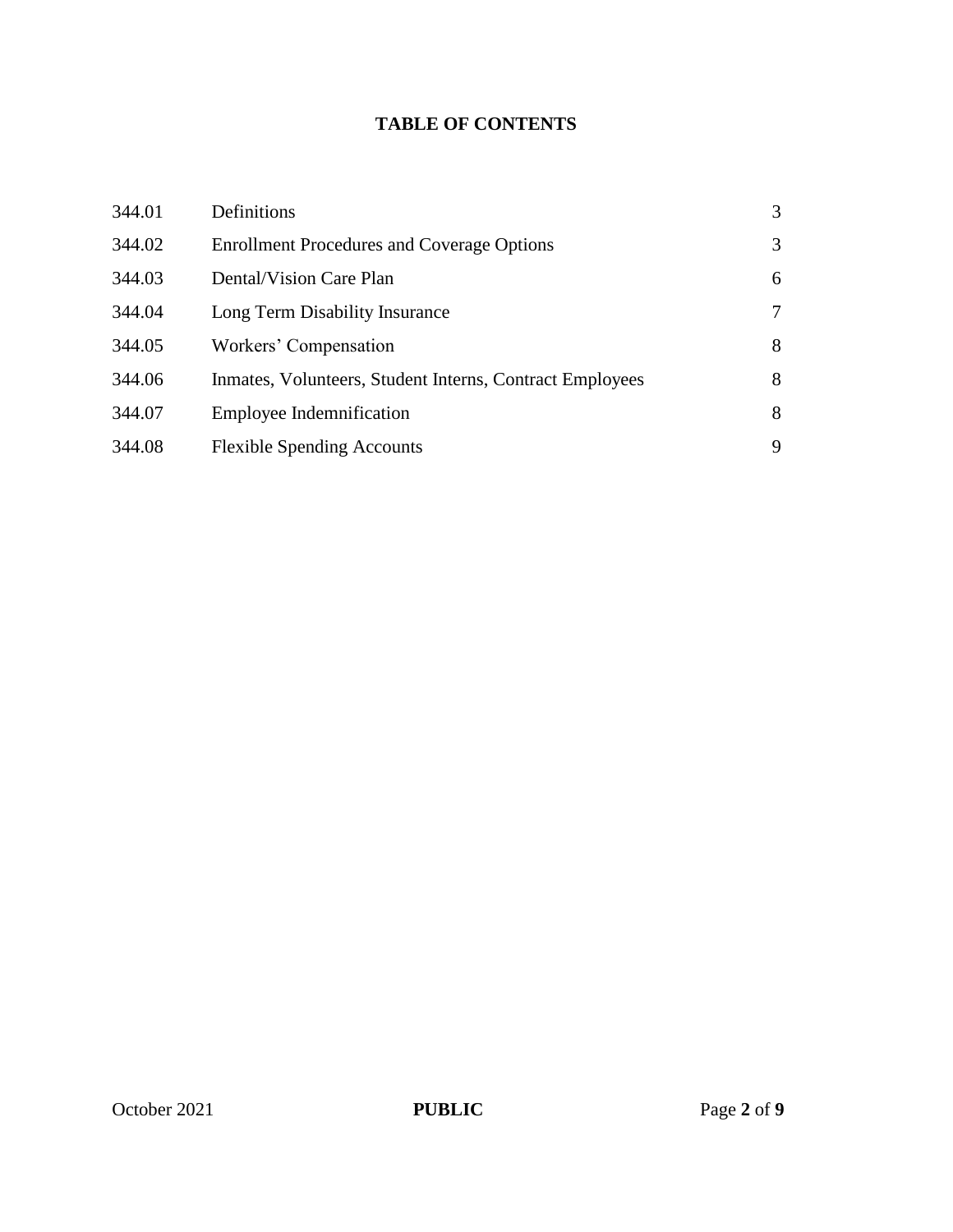### **344.01 DEFINITIONS**

Group Insurance Commission (GIC): The Group Insurance Commission (GIC) is a quasi-independent state agency governed by the Governor. It provides and administers health insurance and other benefits for the Commonwealth's employees and retirees, and their dependents and survivors. The GIC also covers housing and redevelopment authority personnel, certain municipalities and retired municipal teachers in certain cities and towns.

Preferred Provider Organization (PPO): A health insurance plan that offers coverage by network doctors, hospitals, and other health care providers, but also provides a lower level of benefits for treatment by out-of-network providers. A PPO plan does not require the selection of a Primary Care Physician.

Point of Service (POS): A health plan that provides coverage for treatment by a network of doctors, hospitals and other health care providers. Selection of a Primary Care Provider (PCP) is required. To get lowest out-of-pocket cost, a member must get a referral to a specialist.

Health Maintenance Organization (HMO): A health plan that provides coverage for treatment by a network of doctors, hospitals and other health care providers within a certain geographic area. HMO's do not offer out-of-network benefits, with the exception of emergency care. An HMO requires the selection of a Primary Care Physician (PCP.)

Exclusive Provider Organization (EPO): A health plan that provides coverage for treatment by a network of doctors, hospitals and other health care providers within a certain geographic area. EPO's do not offer out-of-network benefits, with the exception of emergency care. EPO's do not require the selection of a Primary Care Physician (PCP.)

Benefit Decision Guide: An overview of ALL "GIC" plans offered. You can also log onto the GIC's website at [www.mass.gov/gic](http://www.mass.gov/gic) to find out more.

Deductible: A set dollar amount you are responsible for paying to your provider(s) for certain services before the plan will pay for these services. Deductibles reset each fiscal year.

#### **344.02 ENROLLMENT PROCEDURES AND COVERAGE OPTIONS**

1. An employee may purchase one of the aforementioned policies effective on the first day of the month following sixty (60) calendar days or two (2) full calendar months, whichever is the lesser, of his/her/their starting date of

**October 2021 PUBLIC** Page 3 of 9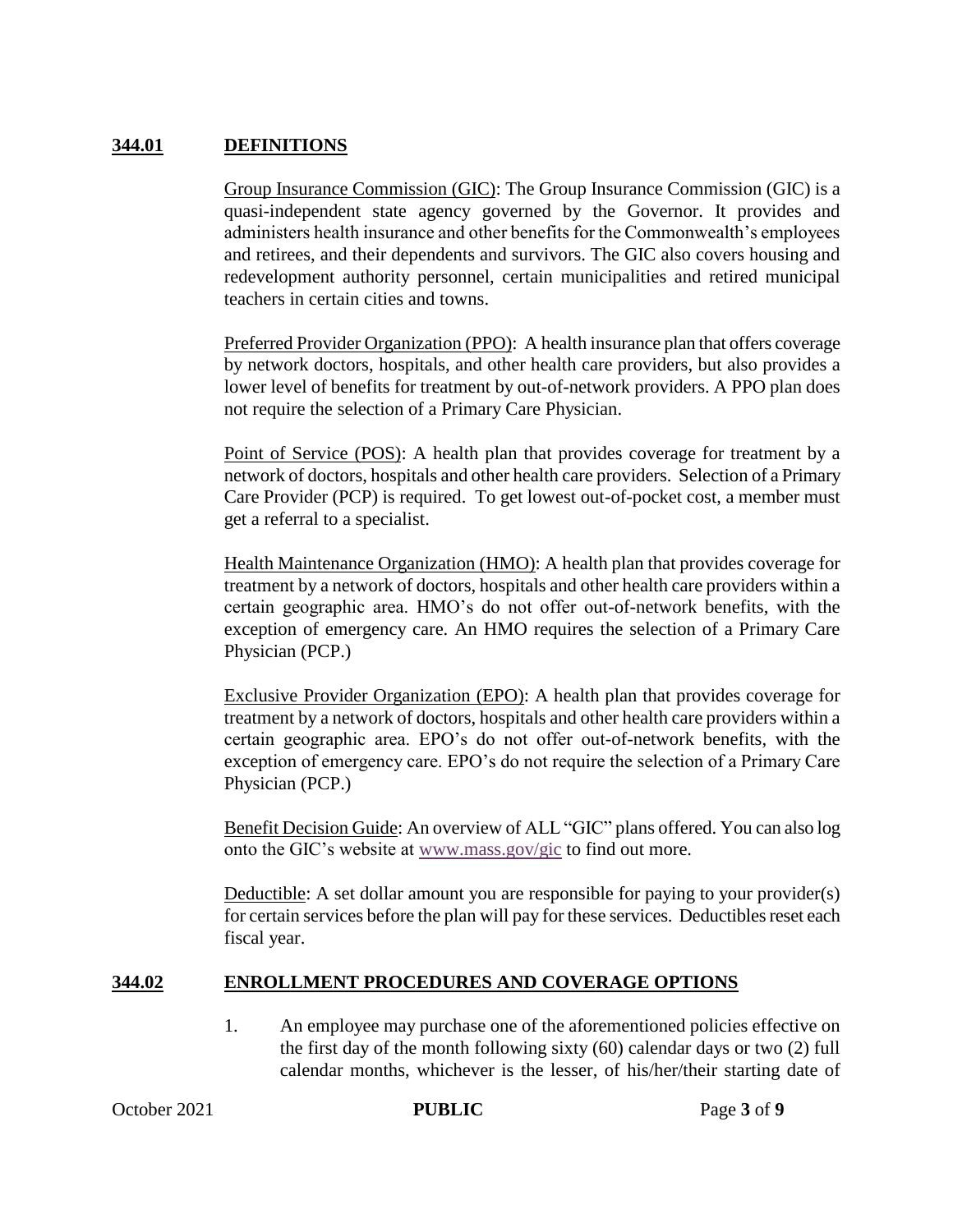employment with the Department . At time of hire, employees are required to sign an Employee Acknowledgement form to ensure they have received all benefit options. Any employee who does not take advantage of the enrollment opportunity within ten (10) calendar days must wait until the next annual enrollment period to apply for Health Insurance coverage. The dates for the annual enrollment period may vary slightly from year to year, but are usually in the spring. All changes made in the spring become effective July 1st of that year.

- 2. An employee wishing to obtain or change insurance coverage should contact the Group Insurance Coordinator in the Department's Division of Human Resources (DHR) to obtain the appropriate forms and premium information. In all cases, where an employee has a question regarding his/her/their insurance premium deduction, he/she/they shall contact the Group Insurance Coordinator.
- 3. The following coverage options are available to employees:

## **a. Health and Dental Insurance**

Individual or family health insurance plans are available to employees that provide hospital, surgical, medical, limited dental and other health benefits. The individual plan provides coverage for the employee only, whereas the family plan provides coverage for the employee, his/her/their spouse and dependent children up to the age of twenty-six (26). Children with disabilities are covered under the family plan.

Dependent Turning Age Nineteen (19) for HR/CMS and UMASS

Under the Affordable Care Act, an insured's child, stepchild, adopted child and eligible foster child will automatically continue health and dental coverage up to the last month the dependent turns age twentysix (26) as long as the insured has family coverage. All members of the GIC family plan must reside in the health plan's service area, unless the dependent is a full-time student. The GIC sends a questionnaire to insured who have a covered dependent turning age nineteen (19). The insured only needs to complete and return the questionnaire if the dependent lives outside of the health plan's service area or is a full-time student living outside of the health plan's service area.

If the dependent is not the child, stepchild, adopted child or eligible foster child, he or she may be eligible for coverage under Massachusetts Health Reform up to age twenty-six (26) or two (2)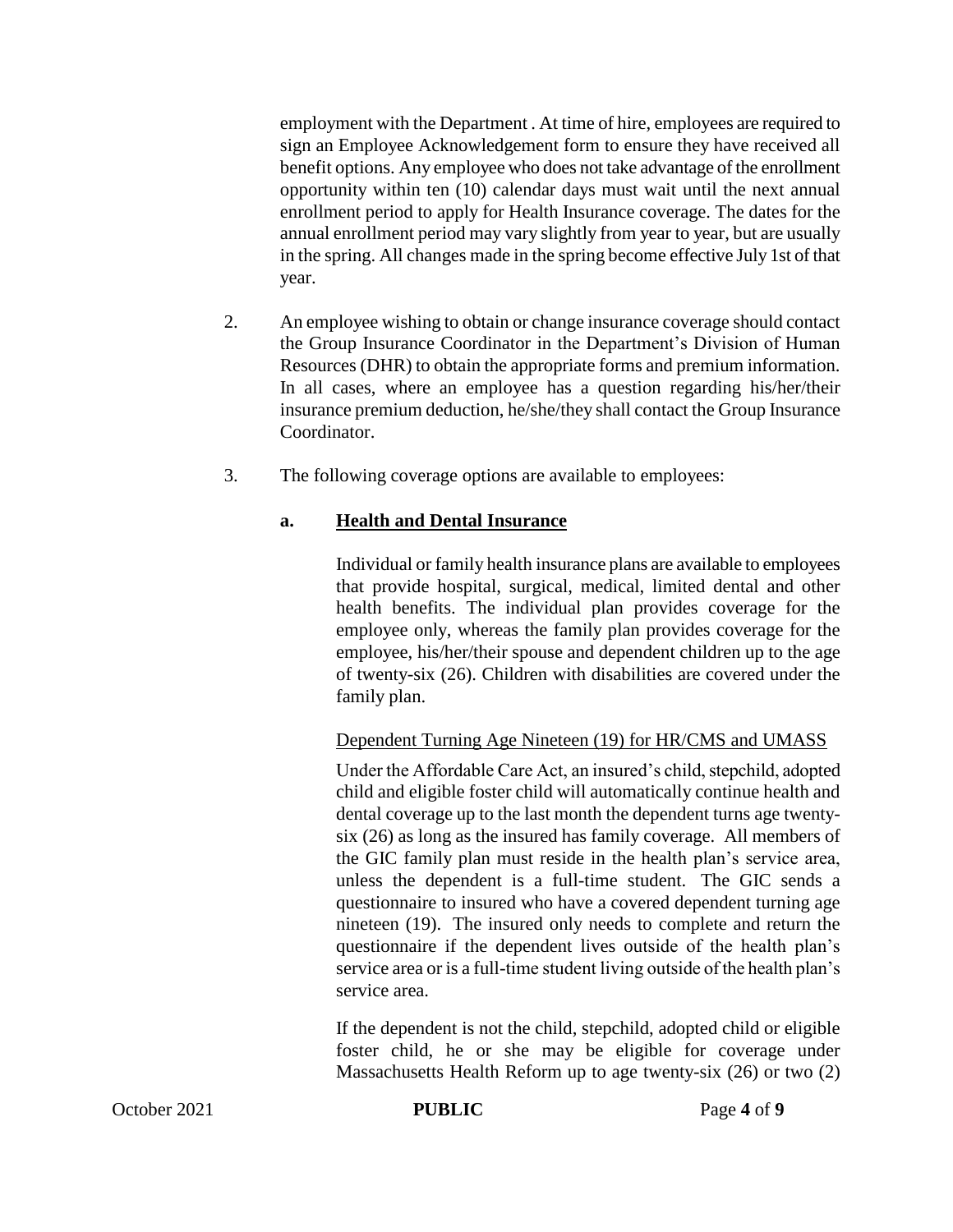years after losing dependent status under Internal Revenue Service (IRS) rules, whichever occurs first. The insured must contact the GIC for a Massachusetts Health Care Reform Dependent Application in order to apply.

If the insured wishes to cover the child of a dependent who is age nineteen (19) to twenty-six (26), the insured may only cover both the dependent age nineteen (19) and over and the dependent's child under Massachusetts Health Care Reform. This will provide coverage up to when the dependent turns age twenty-six (26) or two (2) years after loss of IRS dependent status, whichever occurs first. Instruct the insured to contact the GIC for the Massachusetts Health Care Reform Dependent Application. Attach a copy of the form and the birth certificate for the dependent and send with the application to the GIC.

#### Disabled Children

If the child's disability occurred prior to age nineteen (19), the employee can apply for disabled dependent coverage by completing the necessary forms. Coverage may continue as long as the disabled dependent remains unable to support himself/herself/their-self due to disability and the employee continues on the GIC family health coverage.

For more specific information relative to health insurance coverage, including Catastrophic Illness Coverage (CIC) the Group Insurance Commission has prepared a brochure entitled Benefit Decision Guide, which is available to all employees through the DHR Benefit section.

### **b. The Commonwealth Indemnity Plans, Health Maintenance Organizations, Preferred Provider Organization, Point of Services, and Exclusive Provider Organization**

An opportunity is also provided for employees to join one of the Commonwealth Indemnity Plans or one of a number of health maintenance organizations. Information on these plans can be obtained by consulting the Benefit Decision Guide.

#### **c. Basic Life and Accidental Death and Dismemberment Insurance**

The Commonwealth offers \$5,000 of Basic Life Insurance to all employees.

Employees who have health insurance are automatically enrolled in the Basic Life Insurance.

October 2021 **PUBLIC** Page 5 of 9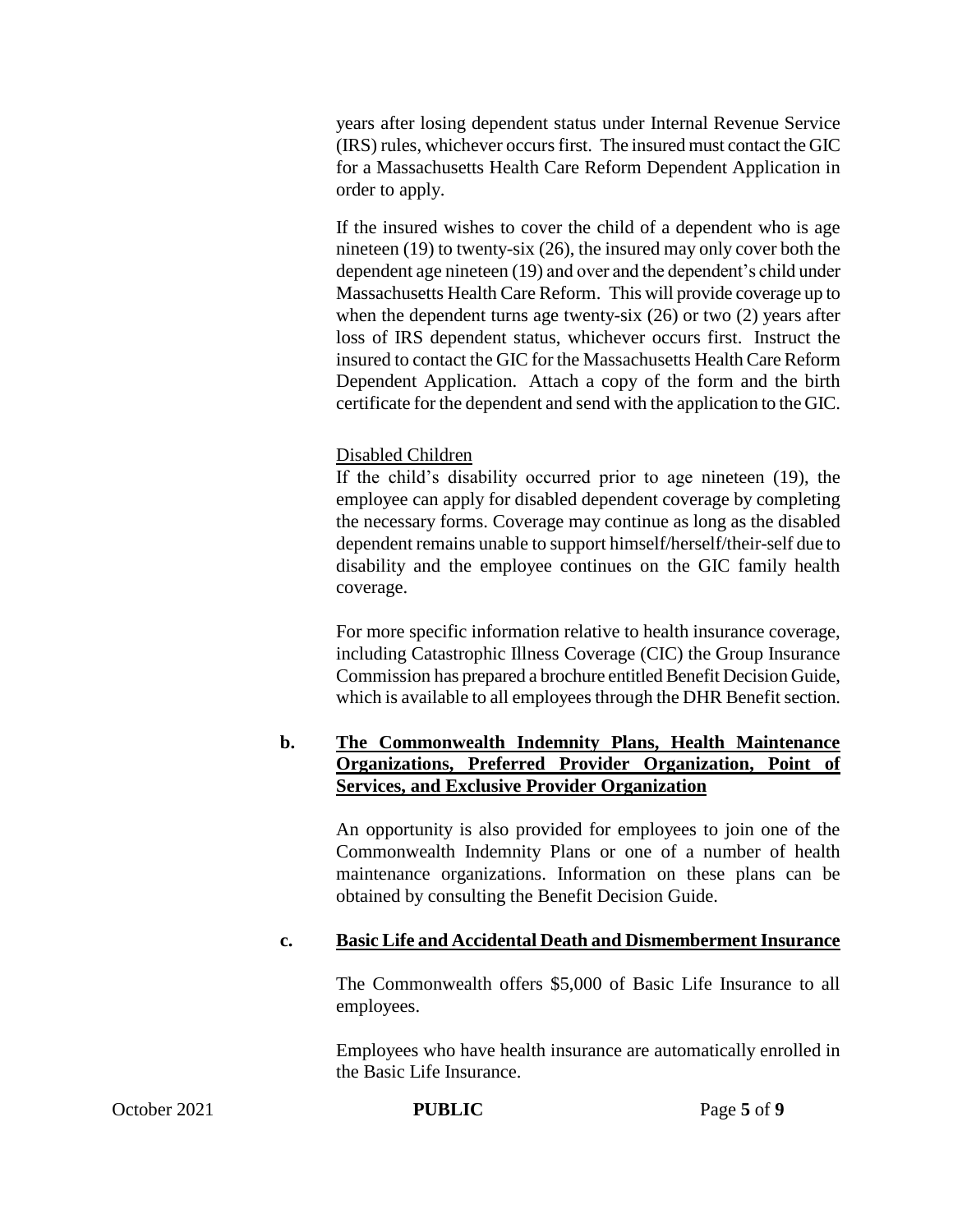4. All active employees pay a percentage of the insurance premium based on their date of hire (employees hired before July 1, 2003 pay 20% and employees hired after July 1, 2003 pay 25%), retirees pay 20% of the insurance premium foregoing basic coverage, with the Commonwealth contributing the remaining percentage.

Optional Life Insurance is based on the employee's salary. An employee desiring to increase the coverage may purchase additional amounts of group life and group accidental death and dismemberment insurance designated as "optional." More specific information on this optional insurance, including the maximum amount of coverage that may be purchased, can be obtained by consulting the GIC- Benefit Decision Guide.

- 5. Upon the death of an employee, or retiree, insured as noted above, the surviving spouse may continue the group general or blanket insurance coverage, provided said spouse shall pay 10% of the premium for such insurance, with the Commonwealth contributing the remaining 90% of the premium.
- 6. According to M.G.L. c. 29 §30, no officer or board shall insure any property of the Commonwealth without special authority of law.

#### **344.03 DENTAL/VISION CARE PLAN**

- 1. The GIC's dental and vision plan provides dental and vision benefits to eligible employees who work half-time or more. Management and confidential employees in the Department are eligible for these benefits. The dental plan is administered by Metropolitan Life Insurance (MetLife) and the vision plan is administered by Davis Vision.
- 2. MetLife is the provider for the dental portion of the GIC Dental/Vision plan. During annual enrollment, participants may change their dental plan type.

The PPO, also known as the MetLife Value Plan, is a less expensive plan, with a network encompassing almost 40% of the state's dentists who agree to accept negotiated fees for their services with no balance billing to members. The plan has lower out-of-network benefits (higher out-of-pocket costs).

The Indemnity Plan, also known as the MetLife Classic Plan, offers access to any dentist. However, your out-of-pocket costs shall be less if you use one of MetLife's participating providers.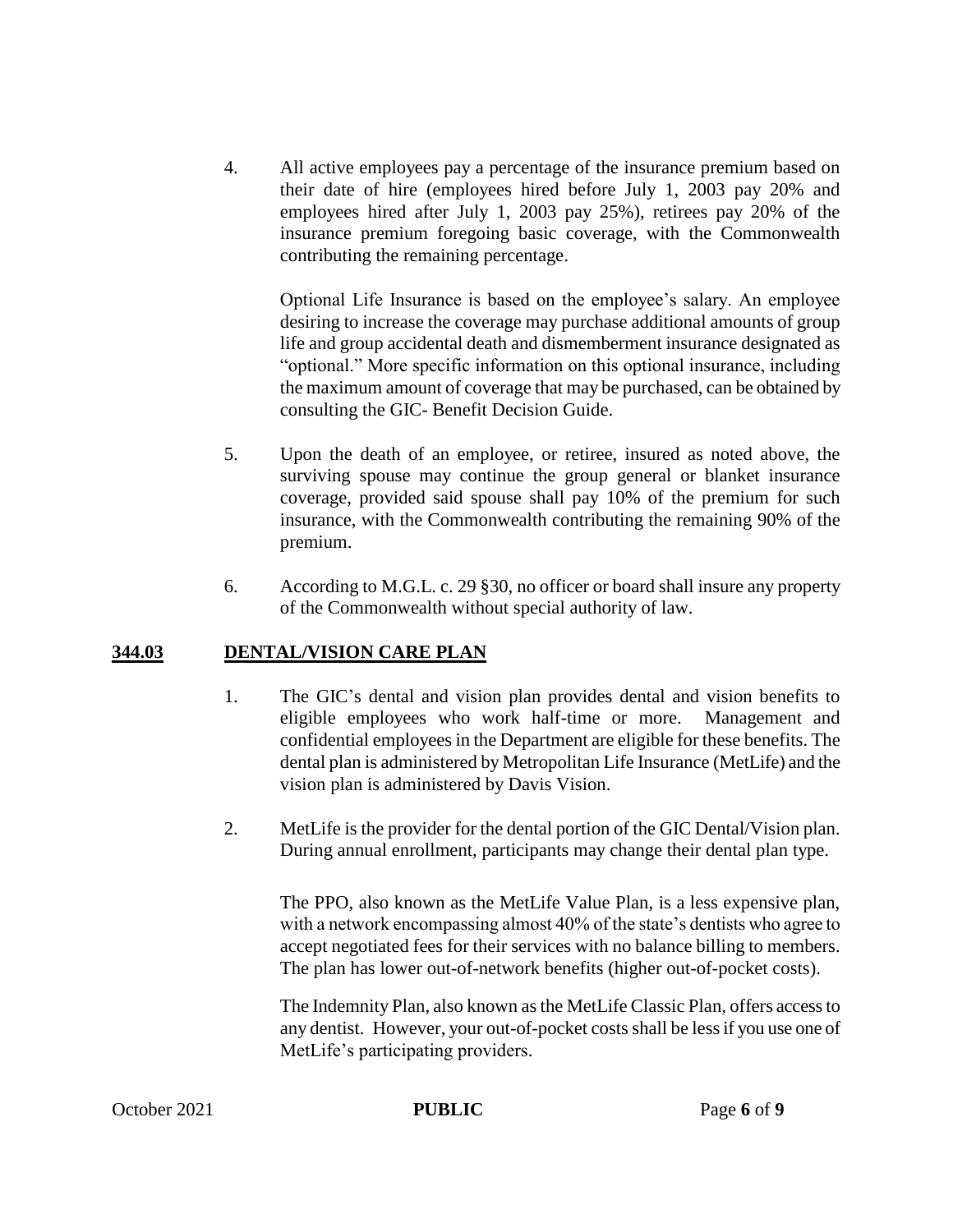- 3. The Davis Vision Plan has two (2) vision care options. Members can receive basic services at no cost and pay a co-pay for enhanced materials and services when they use a Preferred Provider, a network of over 900 vision providers. The other option available is for members to be reimbursed according to a fixed schedule of benefits when they do not use a Preferred Provider.
- 4. Employees enrolling in the dental and vision plan pay a percentage of the premium based on their date of hire (employees hired before July 1, 2003 pay 20% and employees hired after July 1, 2003 pay 25%), with the Commonwealth contributing the remainder. Coverage for new employees begins on the first day of the month following sixty (60) days of employment or two (2) calendar months, which ever is less.
- 5. Eligible employees can obtain additional information concerning the dental and vision plan from the DHR benefit section.

### **344.04 LONG TERM DISABILITY INSURANCE**

- 1. The GIC has contracted with MetLife to provide long term disability insurance to employees of the Commonwealth.
- 2. This is an income replacement program for employees in the event they become disabled and are unable to perform the material and substantial duties of their job. The plan provides:
	- A tax-free benefit of up to 55% of your gross monthly salary
	- A benefit for mental health disabilities and for partial disabilities
	- A rehabilitation and return-to-work assistance benefit
	- A dependent care expense benefit

Benefits are reduced by other income sources, such as Social Security disability, Workers' Compensation, and accumulated sick leave and retirement benefits, but the minimum benefit shall be \$100 or 10% of your gross monthly benefit amount, whichever is greater.

- 3. The coverage of a new employee enrolling in this plan begins on the first day of the month following two (2) calendar months, or sixty (60) days of employment, whichever is less.
- 4. An employee who has chosen not to purchase this insurance when initially eligible may enroll in the plan at any time during the year, but the employee shall be required to provide proof of good health that is satisfactory to

October 2021 **PUBLIC** Page 7 of 9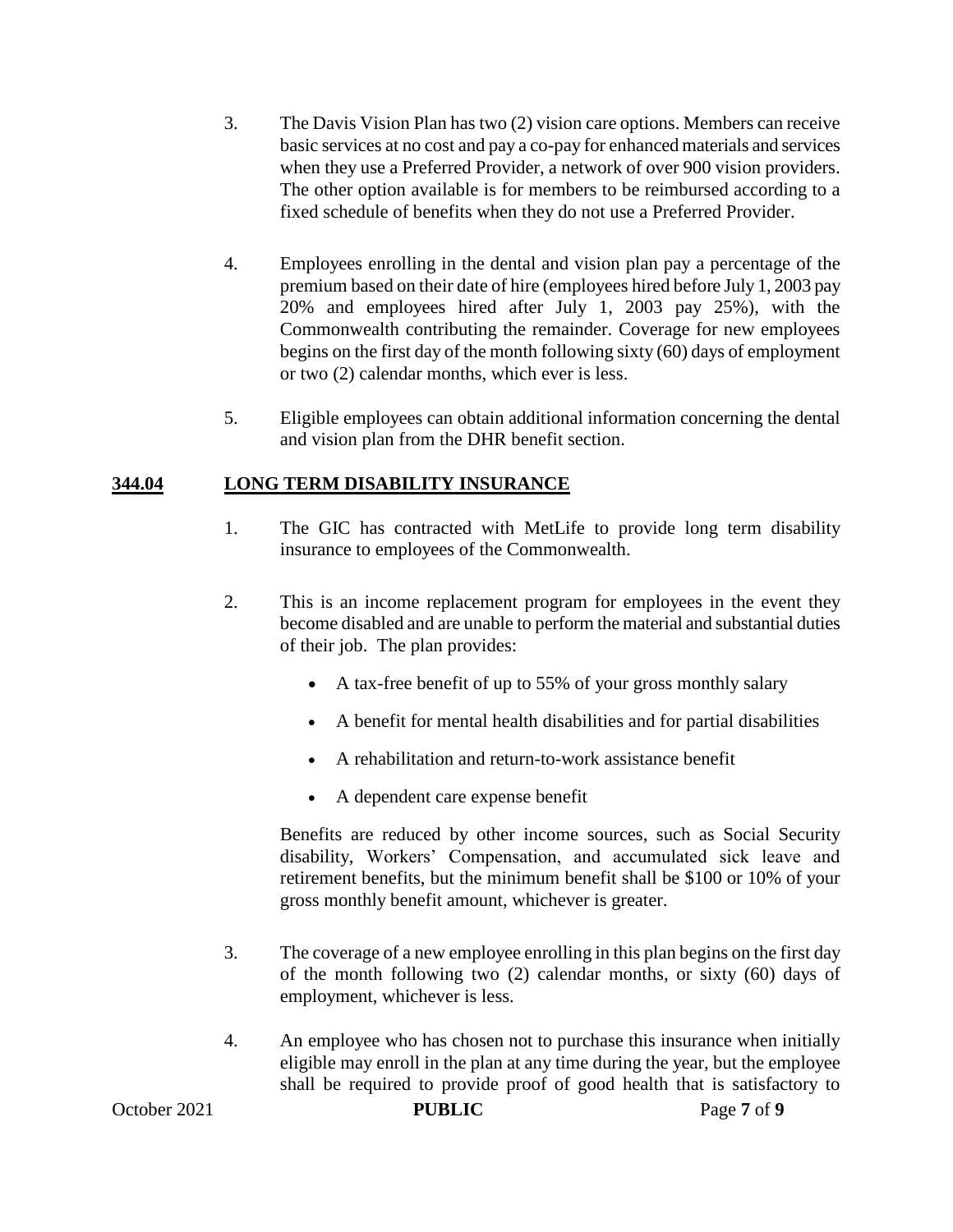MetLife before coverage can start.

5. MetLife has prepared a booklet available to all employees through the DHR benefit section which provides more specific information relative to long term disability insurance.

### **344.05 WORKERS' COMPENSATION**

- 1. Employees, with the possible exception (said exception to be determined by the Industrial Accident Board) of "public officers" (e.g.; Commissioner, Deputy Commissioner, and Superintendents), are covered under the Commonwealth's Workers' Compensation Law for injuries arising out of and in the course of their employment.
- 2. In the event that an employee is injured on the job, he/she/they shall report the injury to his/her/their supervisor and his/her/their institution industrial accident coordinator immediately. In addition, the DHR Workers' Compensation Unit shall file a Notice of Injury Report, Internal Claims Investigation, Authorization for Release of Medical Records and Concurrent Employment Review Form with the Human Resources Division (of the Executive Office for Administration and Finance), Workers' Compensation Section within forty-eight (48) hours of the injury.
- 3. Injuries sustained during travel to and from work are not covered. However, if an employee is injured while using a state or private vehicle in the course of his/her/their employment (e.g.; while transporting inmates) he/she/they would be covered.

### **344.06 INMATES, VOLUNTEERS, STUDENT INTERNS, CONTRACT EMPLOYEES**

- 1. Inmates, volunteers, student interns and contract employees (formerly A03" consultants) are not covered by group life and/or health insurance or the Workers' Compensation Act as they are not considered employees of the Commonwealth.
- 2. Inmates are provided with medical treatment by the Department's Health Services Division; volunteers, student interns and contract employees are expected to obtain their own coverage and shall be so notified.

## **344.07 EMPLOYEE INDEMNIFICATION**

An employee named as a party in a lawsuit as a result of actions taken within the scope of his/her/their official duties shall immediately notify his/her/their

**October 2021 PUBLIC** Page 8 of 9